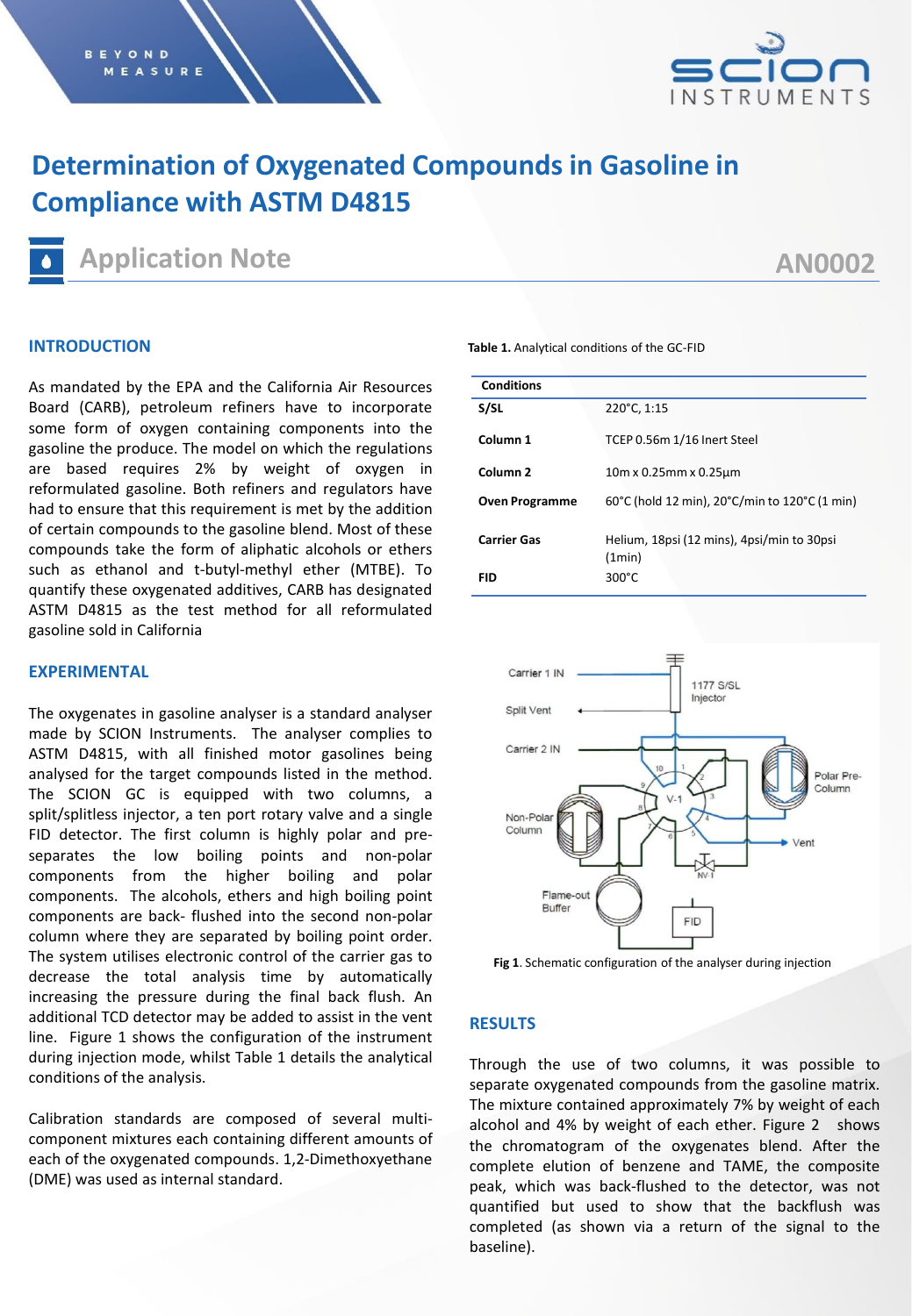

**Fig 2**. Separation of an oxygenates blend in accordance to ASTM D4815.

The repeatability of the system was tested via 20 consecutive injections of the oxygenate blend, in compliance to ASTM D4815. Table 2 shows repeatability summary of all components including average, standard deviation and relative standard deviations of peak area (RSD%) whilst Figures 3 and 4 show the repeatability of each injection for the oxygenate blend.



#### **Fig 3**. Repeatability of Ethers (n=20)

|                  | <b>Methanol</b> | <b>Ethanol</b> | <b>Iso-Prop</b>  | <b>Tert-But</b> | n-Prop     | <b>MTBE</b>    | Sec-But     | <b>DIPE</b> |
|------------------|-----------------|----------------|------------------|-----------------|------------|----------------|-------------|-------------|
| Ave              | 10550035.6      | 16204624.4     | 17989714.5       | 25191395.1      | 21955389.7 | 11326538.3     | 22823175.3  | 12113303    |
| <b>Std Dev</b>   | 131292.8        | 163847         | 166303.6         | 224115.4        | 161030.3   | 181041.8       | 163303.8    | 181227.5    |
|                  |                 |                |                  |                 |            |                |             |             |
| RSD <sub>%</sub> | 1.24            | 1.01           | 0.92             | 0.89            | 0.73       | 1.6            | 0.72        | 1.5         |
|                  |                 |                |                  |                 |            |                |             |             |
|                  | <b>Iso-But</b>  | <b>ETBE</b>    | <b>Tert-Pent</b> | <b>DME</b>      | n-But      | <b>Benzene</b> | <b>TAME</b> |             |
| Ave              | 27003480.3      | 11363420       | 27934080         | 9900323         | 25050641.5 | 22893117.1     | 23300700.1  |             |
| <b>Std Dev</b>   | 193776.8        | 141469.5       | 199389.3         | 97538           | 161411.5   | 338414.1       | 261082.1    |             |
|                  |                 |                |                  |                 |            |                |             |             |
| RSD <sub>%</sub> | 0.72            | 1.24           | 0.71             | 0.99            | 0.64       | 1.48           | 1.12        |             |

#### **Table 2**. Repeatability values of peak area (n=20)